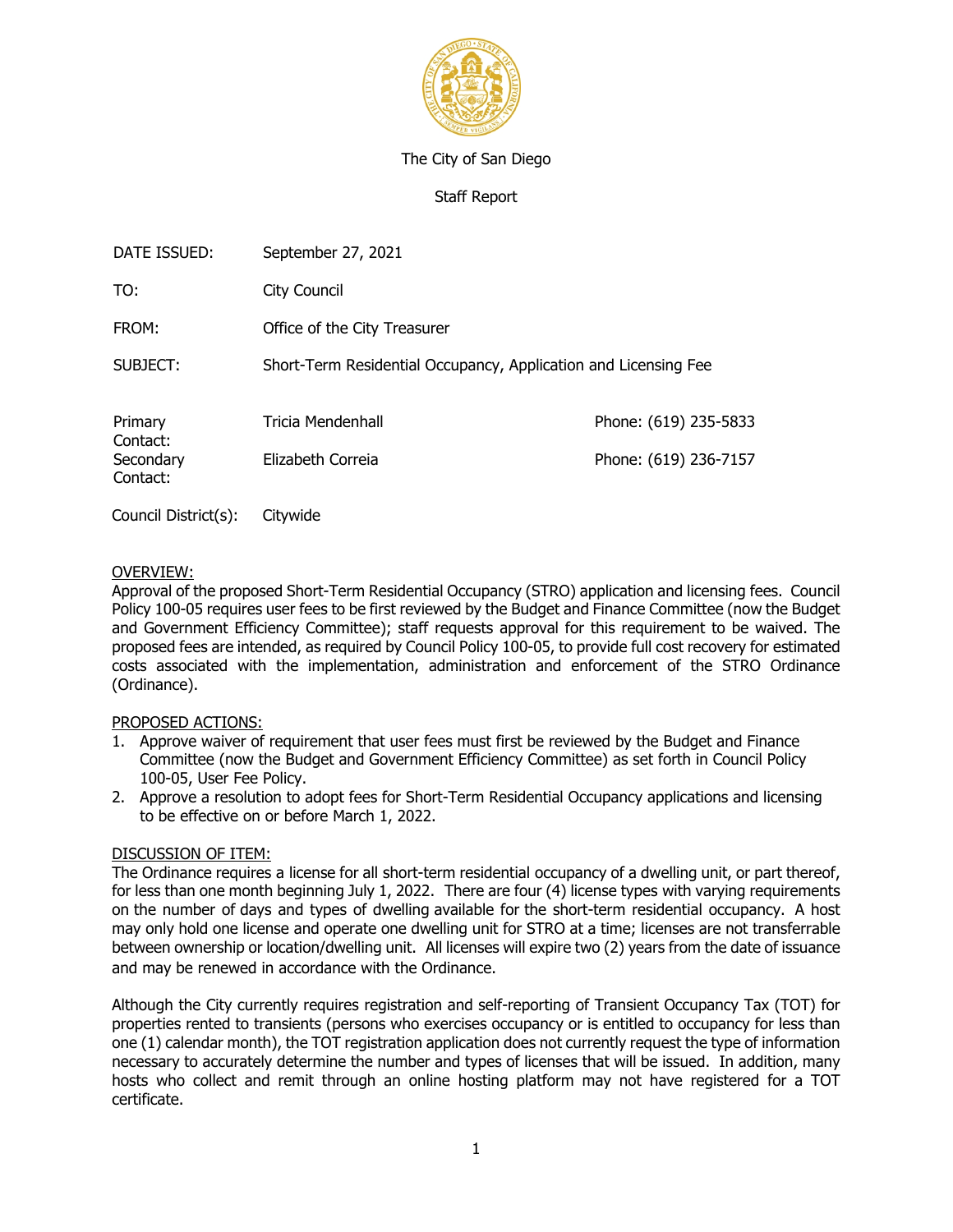Therefore, utilizing limited data obtained from 2019 internet listings, we have estimated the number of STRO licenses that may initially be issued as shown in Table A.

| <b>License Type</b>                  | <b>Description</b>                                                                                                                           | <b>Estimates Number</b><br>of Licenses |  |  |  |  |  |
|--------------------------------------|----------------------------------------------------------------------------------------------------------------------------------------------|----------------------------------------|--|--|--|--|--|
| Tier $1 - Part$ -Time<br>(Unlimited) | Rented for an aggregate of 20 days or less per year<br>and the owner or permanent resident does not need<br>to reside onsite during the STRO | 3,803                                  |  |  |  |  |  |
| Tier $2 -$ Home Share<br>(Unlimited) | Renting of a room or rooms more than 20 days per<br>year so long as the owner or permanent resident<br>resides onsite                        | 2,730                                  |  |  |  |  |  |
| Tier $3 -$ Whole Home                | Whole home rentals, for more than 20 days per year,<br>outside of the Mission Beach Precise Planning Area<br>(MBPPA)                         | 5,416(1)                               |  |  |  |  |  |
| Tier $4 -$ Whole Home<br>(MBPPA)     | Whole home rentals, for more than 20 days per year,<br>in MBPPA                                                                              | 1,081(1)                               |  |  |  |  |  |
| Total                                |                                                                                                                                              | 13,030                                 |  |  |  |  |  |

# **Table A – Estimated Number of Licenses that will be Issued**

*Note (1) - Per section 510.0104 (d)(4) of the Ordinance, the total number of Tier 3 licenses shall not exceed 1 percent of the total housing units in the City of San Diego, excluding total housing units within the MBPPA, based on most recent Demographic and Socioeconomic Housing estimates issued by SANDAG, rounded up to the next whole number for Tier 3 licenses. Section 510.0104 (e)(4) of the Ordinance limits Tier 4 licenses to 30 percent of the total housing units in MBPPA. Based on 2020 estimates, there are [545,149](https://datasurfer.sandag.org/download/sandag_estimate_2020_jurisdiction_san-diego.pdf) total housing units in the City of San Diego and [3,602](https://datasurfer.sandag.org/download/sandag_estimate_2020_cpa_mission-beach.pdf) in MBPPA. This results in 5,416 Tier 3 licenses available ((545,149-3,602)\*.01) and 1,081 Tier 4 licenses available (3,602\*.30).* 

To implement, administer and enforce the Ordinance, the City will require additional staff and incur various one-time and on-going non-personnel expenses as depicted in Table B below. Staff is requesting a total of 15.5 full time equivalent (FTE) employees for Development Services Department Code Enforcement, the Office of the City Treasurer, and the City Attorney. Estimated expenses also include of \$477K in one-time non-personnel expenses for the implementation of licensing software and new phone system as well as three new City vehicles for enforcement, and \$146K for on-going non-personnel expenses for support and maintenance costs and other anticipated supply needs.

| Table B: Total Estimated Cost of Implementation, Administration and Enforcement |                                    |   |         |  |                          |  |           |
|---------------------------------------------------------------------------------|------------------------------------|---|---------|--|--------------------------|--|-----------|
|                                                                                 | <b>FTE</b>                         |   |         |  | <b>Ongoing Cost over</b> |  |           |
| <b>Description</b>                                                              | (ongoing)<br><b>One-time Costs</b> |   | 2 Years |  | <b>Total</b>             |  |           |
|                                                                                 |                                    |   | 749,39  |  |                          |  |           |
| <b>Treasury Personnel/Misc NPE</b>                                              | 5.50                               |   |         |  | 2,417,260                |  | 3,166,650 |
|                                                                                 |                                    |   | 120,00  |  |                          |  |           |
| <b>DSD Personnel/Vehicles</b>                                                   | 9.25                               |   |         |  | 3,947,485                |  | 4,067,485 |
|                                                                                 |                                    |   |         |  |                          |  |           |
| City Attorney Personnel                                                         | 0.75                               |   |         |  | 350,073                  |  | 350,073   |
| PandA Personnel/NPE                                                             |                                    |   | 34,68   |  |                          |  |           |
| (Lottery Administration)                                                        |                                    | 6 |         |  | 41,622                   |  | 76,307    |

# **Table B: Total Estimated Cost of Implementation, Administration and Enforcement**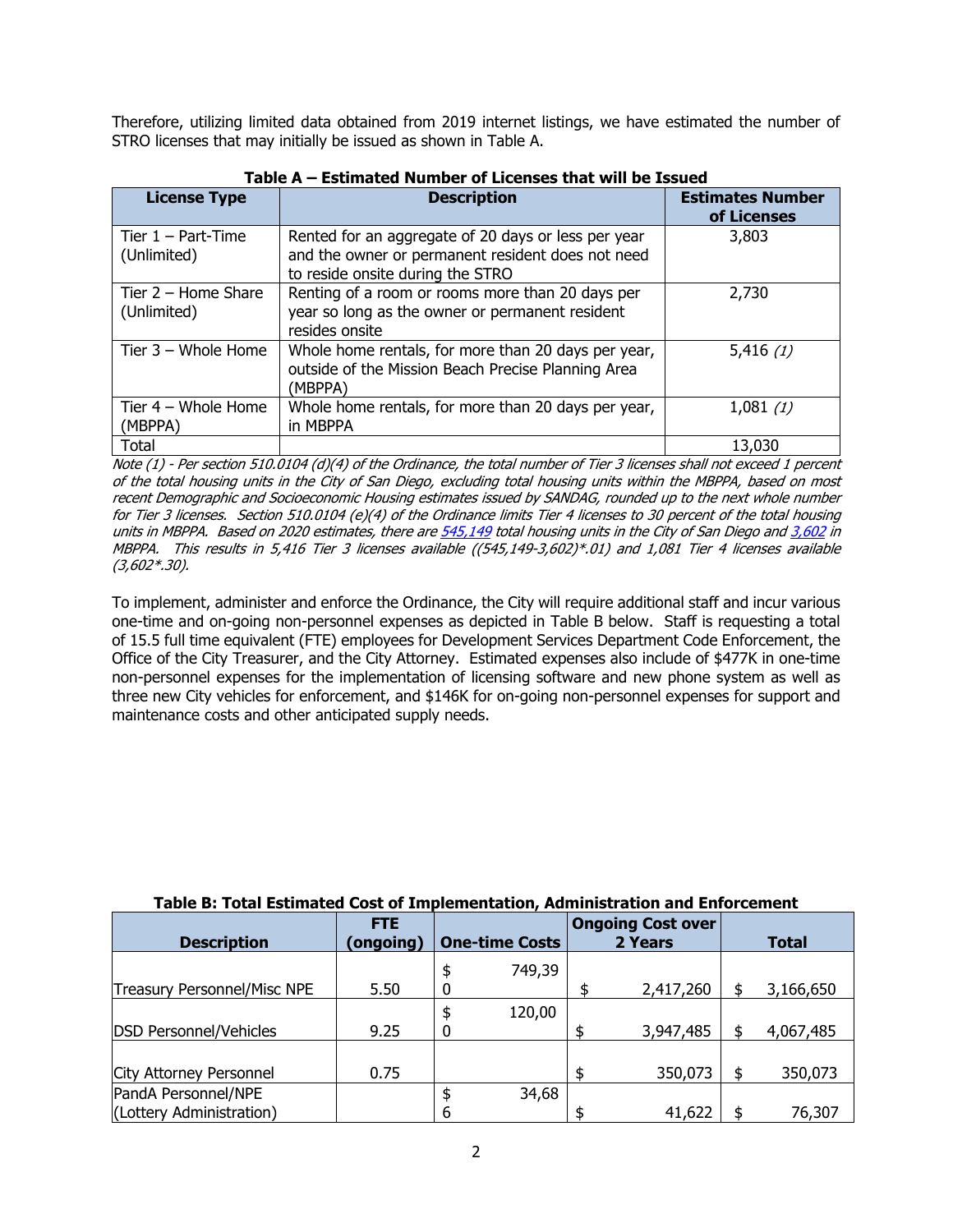| Amazon Connect (phone) | 127,50  | 15,756   | 143,256 |
|------------------------|---------|----------|---------|
|                        | 1,247,4 | 6,865,65 |         |

*Note (1) – Costs for licensing software (Accela) includes implementation and ongoing maintenance only. Staff will leverage the STRO module as part of the current City contract with Accela.*

The proposed STRO application and license fees are based on the estimated number of licenses that will be issued per Tier (Table A) and the total estimated costs (Table B). In addition, the following considerations and assumptions were made when developing the proposed fee structure (Table C):

- The application and license fees are set with the intent to provide full cost recovery of both direct and indirect costs in accordance with Council Policy 100-05.
- The total one-time costs will be allocated over the first 2 years of the program. Application and licensing fees will be re-evaluated using actual costs incurred and licenses issued by Tier during fiscal years 2022 through 2024. Staff will return to City Council, if adjustments to the fees for Fiscal Year 2025 are needed. $1$
- It is anticipated that the majority of staff time (both for administration and enforcement) will be spent on Tier 3 and Tier 4 licenses.
- Applications fees are non-refundable and recommended to be distinct to recover costs of staff time needed to ensure applications submitted are accurate and complete.

|               | <b>Estimated</b><br>number of<br><b>Licenses issued</b> | <b>Application</b><br><b>Fee</b> | Fee for a 2-<br>year license | <b>Total paid by</b><br>Host for 2-<br><b>year license</b> | <b>User Fee Category</b> |
|---------------|---------------------------------------------------------|----------------------------------|------------------------------|------------------------------------------------------------|--------------------------|
|               |                                                         | \$                               | \$                           | \$                                                         | Category $1 - 100\%$     |
| Tier 1        | 3,803                                                   | 25                               | 100                          | 125                                                        | cost recoverable         |
|               |                                                         | \$                               | \$                           | \$                                                         | Category $1 - 100\%$     |
| Tier 2        | 2,730                                                   | 25                               | 225                          | 250                                                        | cost recoverable         |
|               |                                                         | \$                               | \$                           | \$                                                         | Category $1 - 100\%$     |
| Tier 3        | 5,416                                                   | 70                               | 1,000                        | 1,070                                                      | cost recoverable         |
|               |                                                         | \$                               | \$                           | \$                                                         | Category $1 - 100\%$     |
| Tier 4        | 1,081                                                   | 70                               | 1,000                        | 1,070                                                      | cost recoverable         |
| <b>Totals</b> | 13,030                                                  |                                  |                              |                                                            |                          |

**Table C: Proposed Application and License Fees per Tier**

 $1$  The application of the Ordinance inside the Coastal Overlay Zone are subject to the California Coastal Commission (CCC) jurisdiction. As a result, the Ordinance must be unconditionally certified as a local coastal program amendment prior to it taking effect in the Coastal Overlay Zone. Delay of the CCC certification would impact these dates.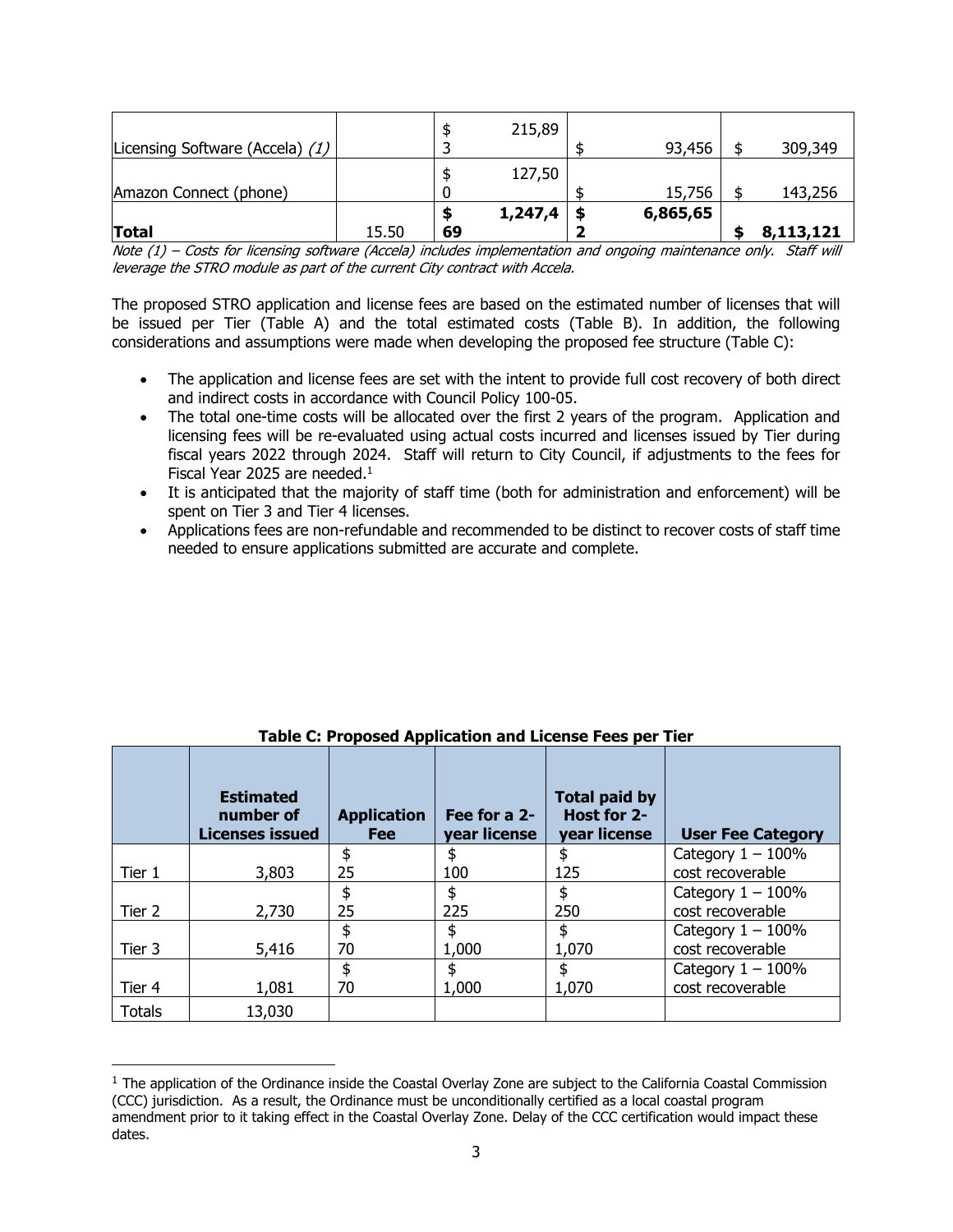In addition to providing full cost recovery of both direct and indirect costs, the proposed fees are in line with STRO license and application fees assessed by other municipalities.

### City Strategic Plan Goal(s)/Objective(s):

The Ordinance supports the following City of San Diego Strategic Plan goals and objectives by balancing the economic opportunity created by STRO, protecting the rights of property owners and renters, and ensuring the safety of hosts, guests and neighbors of these units.

Goal 1: Provide high quality public service: Ensure equipment and technology are in place so that employees can achieve high quality public service.

Goal 2: Work in partnership with all our communities to achieve safe and livable neighborhoods; Reduce and prevent crime.

Goal 3: Create and sustain a resilient and economically prosperous City with opportunity in every community; Diversify and grow the local economy.

#### Fiscal Considerations:

The total one-time costs of \$1.25 million are expected to be incurred in fiscal year 2022. The on-going costs of \$6.87 million will be incurred in fiscal years 2023 and 2024.

Revenue of \$6.95 million associated with Tier 3 and Tier 4 licenses will be received in fiscal year 2022 (during the initial application/lottery period). While it is anticipated that most of the revenue associated with Tier 1 and Tier 2 license issuance (\$1.15 million) will also be received in fiscal year 2022, the application period for Tier 1 and Tier 2 licenses is ongoing and therefore, revenue associated with these license types will likely continue to be received in fiscal years 2023 and 2024.

Application and license fees proposed are intended to provide full cost recovery of both direct and indirect costs of implementation, administration, and enforcement of the STRO requirements as outlined in the Ordinance.

However, the City does not have the number of STRO properties currently operating and therefore, the number of licenses anticipated to be issued is an estimate. If the number of licenses issued is lower than estimated, the application and license fees will not provide full cost recovery.

In addition, the implementation of the Ordinance is expected to reduce the amount of the ongoing TOT revenue received by the City as provided in [IBA Report 21-06, Impacts of Proposed Short-term Residential](https://www.sandiego.gov/sites/default/files/21-06_impacts_of_proposed_stro_regulations_on_tot_revneue.pdf)  [Occupancy \(STRO\) Regulations on TOT Revenue.](https://www.sandiego.gov/sites/default/files/21-06_impacts_of_proposed_stro_regulations_on_tot_revneue.pdf)

Charter Section 225 Disclosure of Business Interests: N/A

## Environmental Impact:

This activity, approval of the proposed STRO application and licensing fees, is not a project pursuant to CEQA Guidelines Section 15378(b)(4), as it involves the creation of a government funding mechanism or other fiscal activity that does not involve any commitment to any specific project which may result in a potentially significant physical impact on the environment. As such, this activity is not subject to CEQA pursuant to CEQA Guidelines Section 15060(c)(3).

Equal Opportunity Contracting Information (if applicable): N/A

# Previous Council and/or Committee Actions:

On December 3, 2020, the Planning Commission recommended to the City Council approval of amendments to the City's Municipal Code and Local Coastal Program to impose a license requirement and operating